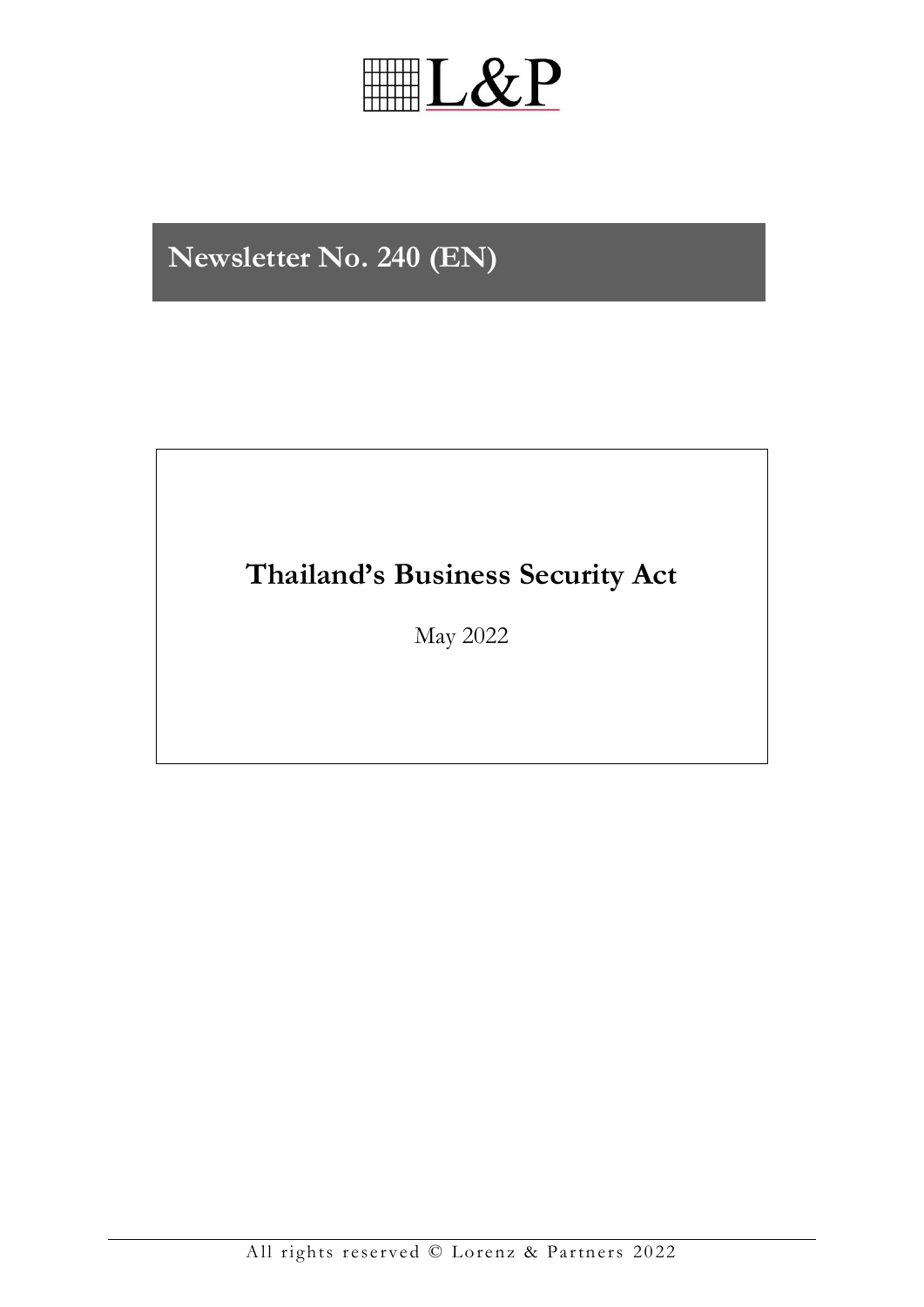

Although Lorenz & Partners always pays great attention on updating information provided in newsletters and brochures we cannot take responsibility for the completeness, correctness, or quality of the information provided. None of the information contained in this newsletter is meant to replace a personal consultation with a qualified lawyer. Liability claims regarding damage caused by the use or disuse of any information provided, including any kind of information which is incomplete or incorrect, will therefore be rejected, if not generated deliberately or grossly negligent.

#### **I. Introduction**

In procuring the capital to do business, some enterprises may have to obtain such funds from banks and financial institutes. In doing so, most lenders would normally require securities. Some SMEs may struggle to provide collateral to secure such loans.

Under the Civil and Commercial Code ("**CCC**"), there are several security options, such as suretyship (personal guarantee), mortgage, or pledge. However, these options may not be suitable for new businesses. For example, there may not be enough assets for the directors or shareholders to guarantee the loan, no assets can be mortgaged, or pledging is not an option as the assets would have to be transferred.

In order to provide more access to financial sources for new businesses, the Business Security Act B.E. 2558 ("**BSA**"), also known as Business Collateral Act was enacted. This law creates new ways for entrepreneurs to use their assets and businesses as collateral, while such assets and businesses can be used by and under the possession of the owner.

#### **II. General Structure of the Business Security Agreement**

A Business Security Agreement is an agreement whereby the Security Provider places a property/business as a security for the Security Receiver (Section 5 BSA). In case a business is used as a security, the enforcement will be undertaken by the Security Enforcer.

The Business Security Agreement must be concluded in writing between the parties and must be registered with the authority (Section 13 BSA) to be effective and binding to the parties. The registration process will be discussed in detail in part V below.

#### **III. Parties**

There are generally 3 parties who are involved in the Business Security Agreement:

- 1. **Security Provider**: An individual or a juristic person who is the owner of the assets or businesses (Section 6 BSA).
- 2. **Security Receiver**: Only the financial institutes can receive the business security under the BSA (Section 7 BSA). The examples of the financial institutions under the BSA are as follows:
	- Thai banks or foreign banks with a branch in Thailand, or other special banks (e.g. government bank);
	- Licensed life insurance or non-life insurance companies;
	- Security companies, mutual funds, shareholders representatives under security law;
	- Assets management companies;
	- Juristic person operating in:
		- o Business of converting assets into securities;
		- o future contracts under future contracts law;
		- o factoring;
		- o leasing;
	- etc.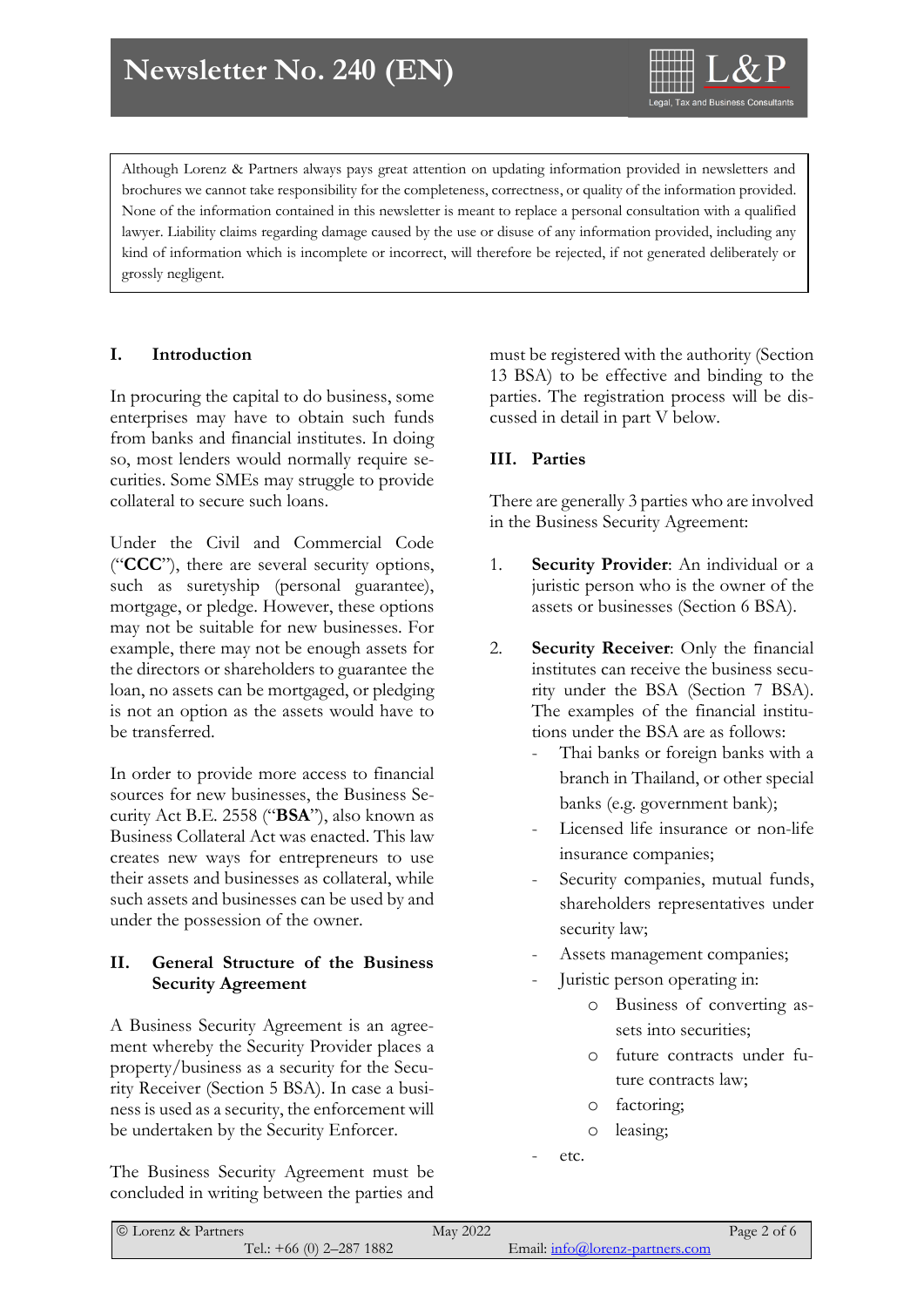3. **Security Enforcer**: licensed person or a group of persons who is authorized to enforce the security under the BSA in case a business is used as a security (similar to a plan administrator under a restructuring process).

#### **IV. Assets that can used as securities**

Under Section 8 BSA, there are 6 types of assets which can be used as securities:

1. **Business**: The business of the Security Provider can be used as a collateral under the BSA. This includes the assets used for the business or the rights in relation to the business operation, which can be transferred by the Security Provider (e.g. offices, cars, trucks, office equipment, etc.).

> In case the parties use the business as a security, the parties have to select a licensed person or group of persons to be the Security Enforcer (Section 12 para. 1 BSA). A licensed person who agrees to be the Security Enforcer must notify the contracting parties in writing of his/her consent and shall also specify the rate or the amount of consideration in return therefor (Section 12 para. 2 BSA). The name of the licensed person(s) who consents to be the Security Enforcer must be indicated in the Business Security Agreement (Section 13 para. 2 BSA).

2. **Account Receivable (right of claim)** The account receivable means "a right to receive payment and other rights, but does not include right of claim arising from financial instruments" (Section 3 BSA). Account receivable, right of claim for any outstanding, or other rights, including account receivable from the commercial debtor, bank account, lease rights, etc. can be used as collateral under the BSA.

3. **Movable property**: Movable properties used by the Security Provider in its business operation, such as machinery, inventory, or raw materials used in the manufacture of goods can be used as security under the BSA. Under the CCC, a movable property can be pledged as collateral. However, under pledge, such asset must be handed over to the creditor or security receiver, so it cannot be used by the owner. Therefore, the BSA was enacted to solve this problem; whereby the assets can be posted as securities while they remain in the possession of and can be used by the owner.

- 4. **Immovable property**: Immovable properties (e.g. lands, buildings, condominium units, allocated lands and housing projects, etc.) are the most tangible security accepted by a financial institute. Normally, these immovable properties are mortgaged under the CCC as securities. The BSA provides an additional mean to use these properties as securities.
- 5. **Intellectual property**: Copyright, patent, and trademark can be put up as collateral.
- 6. **Other properties**: So far, only "perennial plant" is announced as other property which can be used as security under the BSA.

#### **V. Registration**

As mentioned in part II. above, the Business Security Agreement must be registered with the authority (Section 13 BSA) to be effective and binding. Here are some considerations regarding the registration.

1. **Business Security Registration Office**: The Business Security Registration Office (BSRO) is established under the Department of Business Development

| © Lorenz & Partners        | May 2022 |                                 | Page 3 of 6 |
|----------------------------|----------|---------------------------------|-------------|
| Tel.: $+66$ (0) 2-287 1882 |          | Email: info@lorenz-partners.com |             |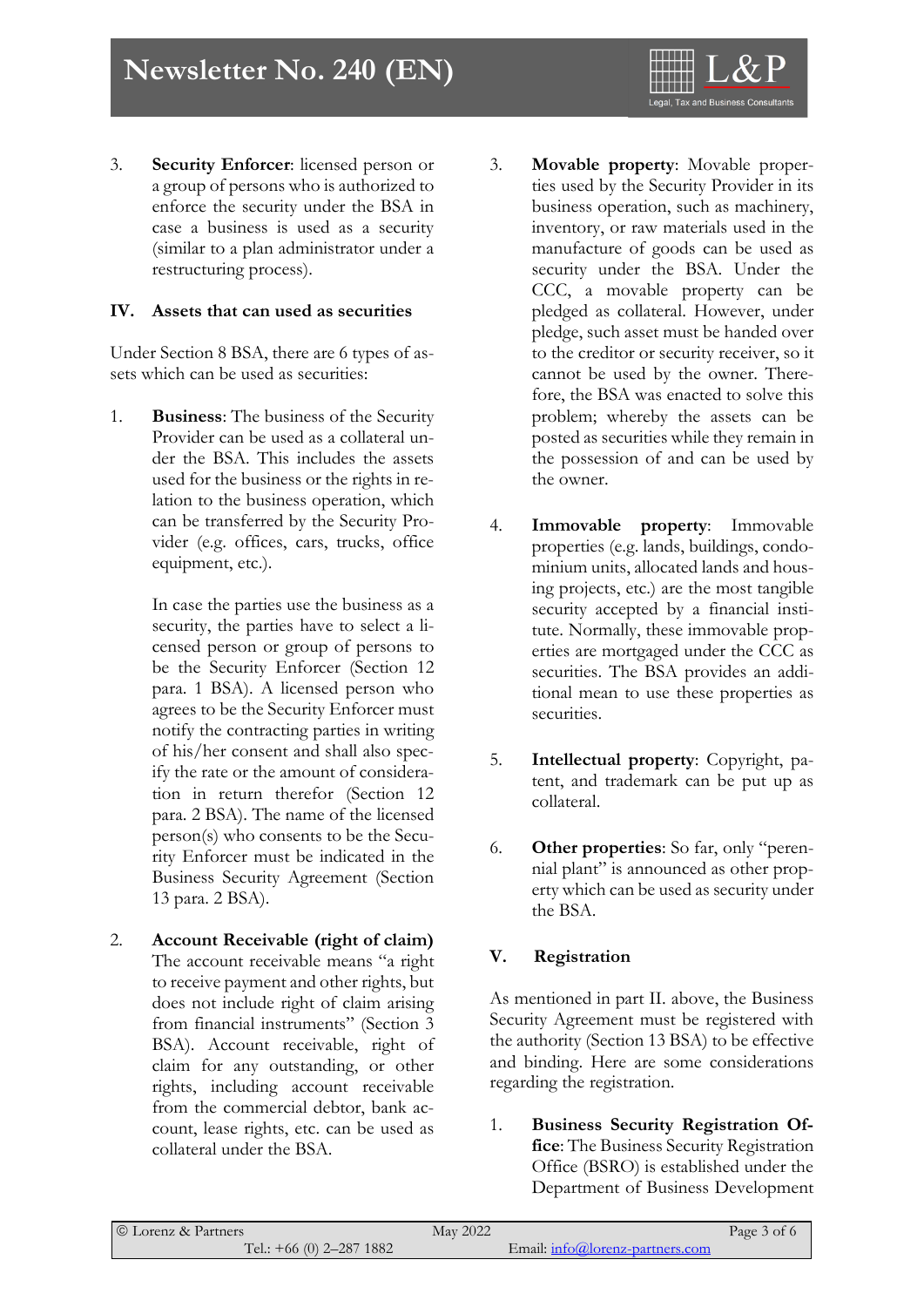## **Newsletter No. 193 (EN) Newsletter No. 240 (EN)**

(DBD) to oversee and be responsible for all registrations under the BSA (e.g. registration of a notice, amendment of a registered notice, and revocation of the registration).

- 2. **Responsible person for the registration**: Under the law, the Security Receiver is responsible for the registration, with a written consent from the Security Provider.
- 3. **Particulars for the registration**: The registration shall at least contain the particulars as specified in Section 18 BSA, for example, registration date, information of the Security Provider and Receiver, Security Enforcer details (if any), amount of debt to secure, details of the assets used as securities, causes for security enforcement, etc.
- 4. **Legal consequences of the registration**: After the proper registration of the Business Security Agreement, the Security Receiver will be considered as a secured creditor under the bankruptcy law (Section 17 para. 2 BSA) and able to receive repayment of debt from the secured property before any ordinary creditor (Section 29 BSA).

#### **VI. Right and duties of the parties**

The followings are some of the rights and duties of the Security Provider and Security Receiver under the BSA:

#### 1. **Rights of Security Provider**:

- Rights to possess, make use of, exchange, dispose of the secured property, use the property in manufacturing process, but the assets cannot be pledged (Section 22 BSA);
- Right to examine the outstanding debt (Section 26 BSA);

Right to redeem the secured property at any time (Section 27 BSA).

Legal, Tax and Business Co

#### 2. **Duties of Security Provider**:

- Duty to inform the Security Receiver of any change of the secured property after it has been registered (Section 20 para. 2 BSA);
- Duty to request for the revocation of the registration when the secured debt is ceased, with the consent of the Security Receiver (Section 21 BSA);
- Duty to exercise care for the secured property as a reasonable person and liable for any decrease in value (Section 23 BSA);
- Duty to allow the Security Receiver to inspect the secured property (Section 24 BSA).

#### 3. **Rights of Security Receiver**:

- Right to be compensated in case the value of the secured property is decreased (Section 23 BSA);
- Right to inspect the secured property (Section 25 BSA);
- Right to receive repayment of debt from the secured property before any ordinary creditor, whether or not the right in the property has been transferred to a third party (Section 29 BSA).

#### 4. **Duties of Security Receiver**:

- Duty to amend the registration in case there is any change in the detail of the secured property (Section 20 BSA);
- Duty to revoke the registration in case the secured property is disposed of (Section 21 para. 2 BSA);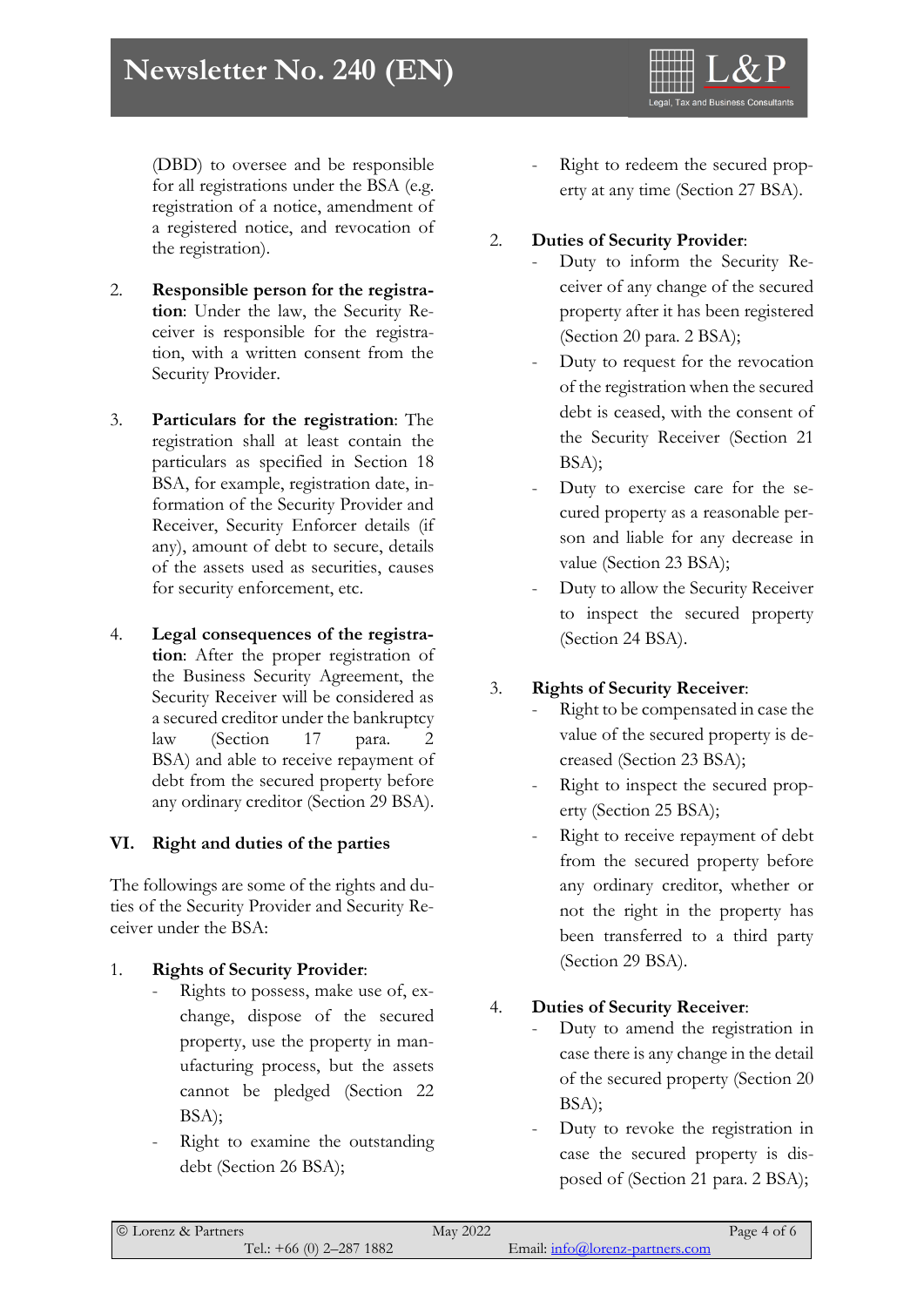- Duty to issue a confirmation on the amount of debt (Section 26 BSA);
- Duty to issue a consent for the revocation of the registration (Section 28 BSA).

#### **VII. Security enforcement**

The method of the security enforcement depends on the type of the security as follows:

1. **Enforcement of property**: Once there is a cause to enforce the secured property and the Security Receiver issues a notification to notify the cause of enforcement, the Security Provider is prohibited from selling, transferring, or depreciating its value. The Security Receiver must issue a notification to the debtor and the Security Provider to repay within 15 days after the receipt of the notification.

> Under Section 36 BSA, there are 2 ways to enforce the secured property:

- to foreclose the secured property and receive the ownership for repayment. This applies only in case outstanding debt is equal or more than the value of the security and the debtor does not pay interest for more than 5 years (Section 37 BSA). This is similar to the conditions for foreclosure under mortgage law. If there is no objection, the Security Receiver can possess and enjoy the secured property and its proceeds. In case there is an objection for the foreclosure, the secured property shall be sold through public auction instead (Section 42 BSA); or
- to sell the secured property and receive the sales price for repayment. The secured property will be sold

through public auction, which will have to be notified to the stakeholders (e.g. Security Provider, other Security Receivers, other preferential creditors on the secured property whose names are on the registration) at least 7 days in advance prior to the auction (Section 40 BSA). The buyer of the secured property will obtain the property free of any collateral or mortgage burdens (Section 42 BSA).

**Legal, Tax and Business Cor** 

2. **Enforcement of business**: One of the main aims of the BSA is to use the whole business as collateral, while the owner can still operate such business and generate income. The enforcement procedures of a security which is a business are specified under Section 54 - 79 BSA.

> The enforcement will be undertaken by a licensed Security Enforcer, who must be neutral and operate independently (Section 75 BSA). The Security Enforcer can be challenged in case he/she performs the duties dishonestly or negligently, cause damages, or is biased (Section 76 BSA).

> The enforcement commences with a notification from the Security Receiver to the Security Provider, notifying the cause of the enforcement. Then the Security Enforcer will set up a fact-finding inquiry in relation to the cause for enforcement. The inquiry result must be made in writing and signed by the Security Enforcer, and concluded within 15 days from the  $1<sup>st</sup>$  inquiry date. The result can be appealed to the court within 15 days, only on the ground that the inquiry is not in line with the procedure under the law. Such appeal is not the cause to delay the enforcement.